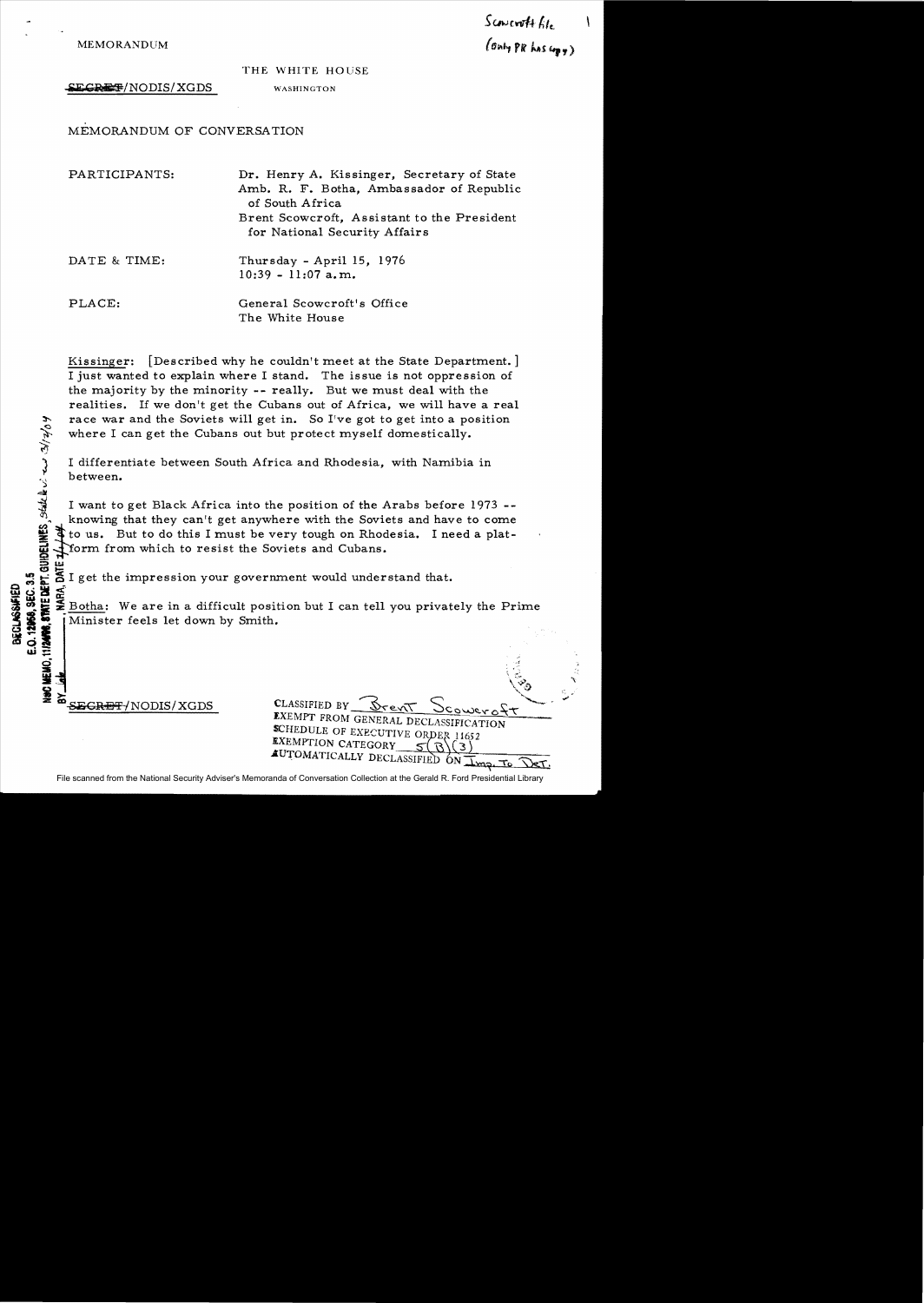## $-$ <del>SECRET</del>/NODIS/XGDS  $-$  2  $-$

Kissinger: To me South Africa is very different so long at least as I am here. Namibia, I just don't know. It is a wholly artificial entity.

Botha: We are making progress but we need time.

Kissinger: How much time?

Botha: It is hard to press it but I would guess three years for a constitution. We have no interest in keeping that territory.

Kissinger: It wouldn't bother me if you did. I have no sentimental illusion about African countries. My intention will be to focus my attacks on Rhodesia. I am not proud of it but I need a platform to work with Zambia and Zaire.

Botha: We understand. We are building platforms ourselves. We are responsible for the meetings with Smith. [Describes the bridge meeting. ]

Kissinger: I am not trying to lecture you at all. But since our disgrace in Angola -- and I appreciate your role -- we have to move now more rapidly.

Botha: If I could make one point. You do what you need to with respect to Rhodesia, but can you make a sharp distinction between South Africa and Rhodesia?

Kissinger: I may have to come out for majority rule in Southern Africa.

Botha: But that lumps us with Rhodesia and Namibia.

Kissinger: You will note the distinction in my speeches. I am being pressured to see SWAPO.

Botha: You could be saddling the wrong horse. They are just one bunch and they knock each other off all the time. I think you run the danger of having all the rest against you if you approach anyone group.

We have a substantial program of economic assistance in Africa. It is what really counts there. If you would do something to help in economic development, I think that will do more than anything else.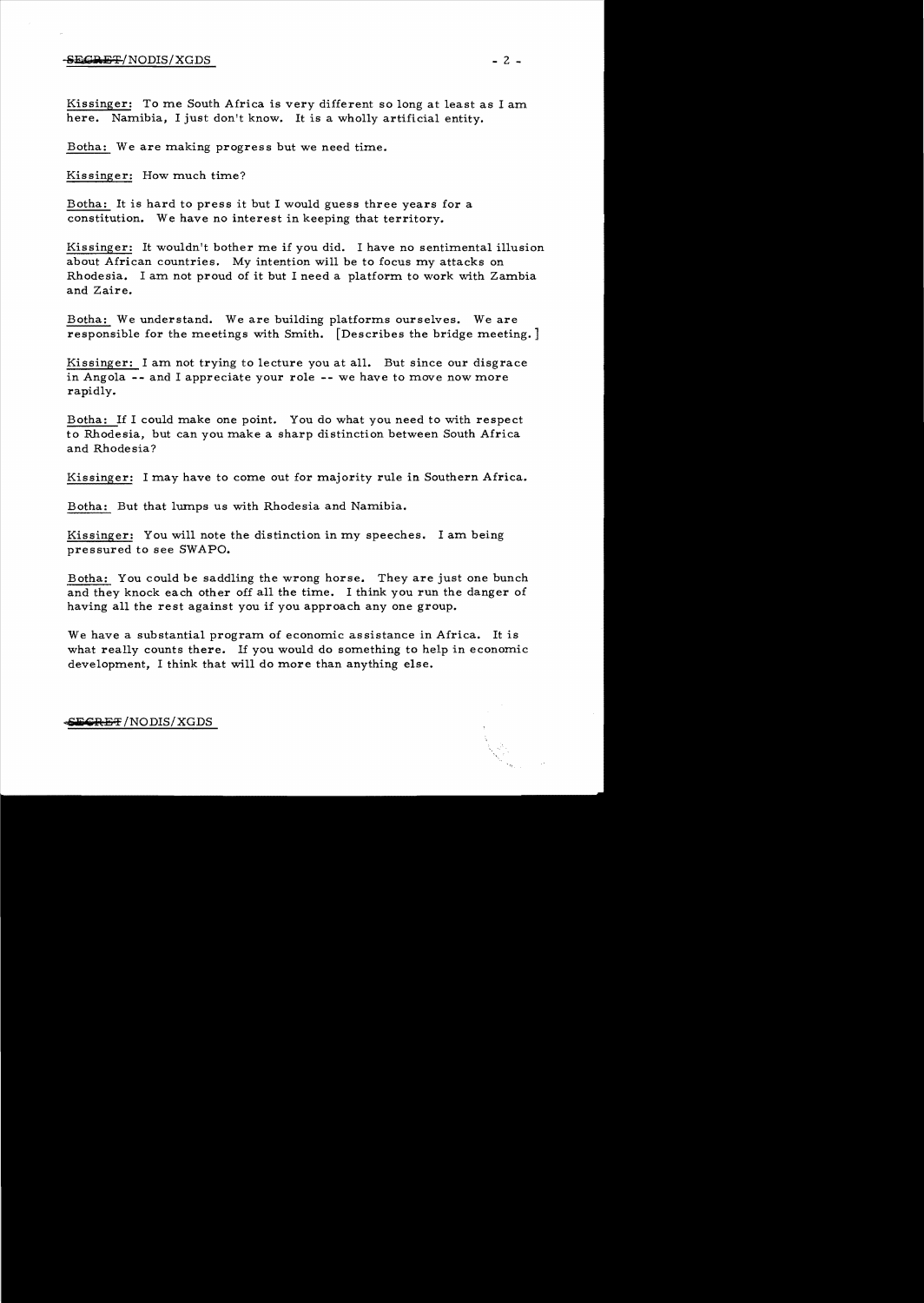## $-$ <del>SECRET</del>/NODIS/XGDS - 3 -

Kissinger: That we will be doing.

I would like you to keep in touch with Brent and we will meet when I return. But please hold this to your Prime Minister alone.

Botha: Of course. One thing: A Cuban invasion of Rhodesia would cause insurmountable problems for us.

Kissinger: If that should happen, I assure you we will act. But to be able to do that, we must position ourselves with respect to majority rule and dissuade Smith as well that he can't solve his problems by encouraging a Cuban invasion.

Botha: That is very reassuring to us. We agree that Smith is beyond recovery.



 $SEGREF/NODIS/XGDS$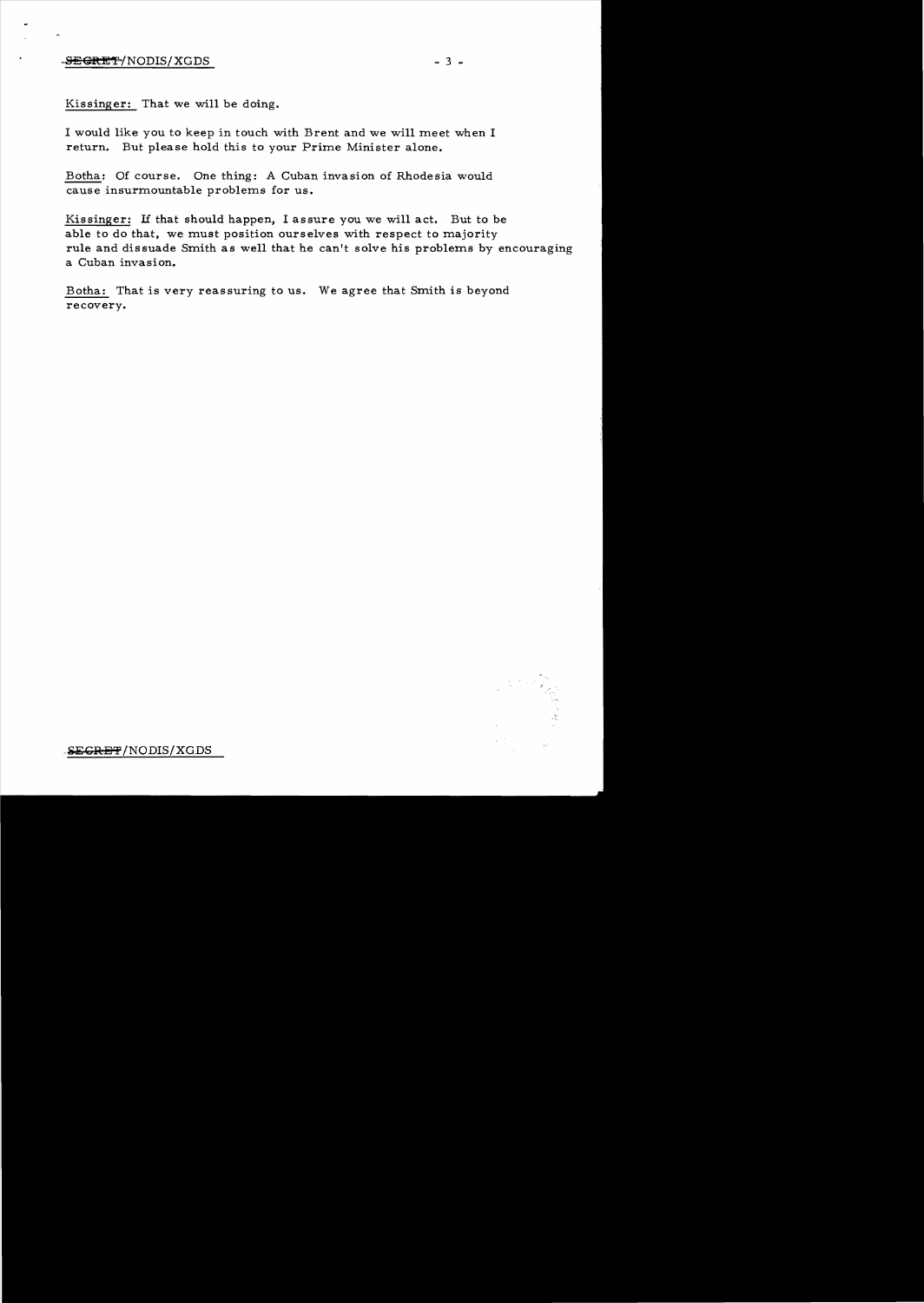Restrict crier JER/Bother TO this side of Close (Desired coly be enddled meeting State K & pint wonted to explain when 2 stand. The issue To writ appression of majority by minuter - worthy. But we cannot deal w/c includion Spon dait pt a holand out y grâce can more home a realiser nour +c Sins anill-petine So did pott get with a partion where I can get cubers out but protect compet democially. I 20pp, let SA. r Roberleia, est honoritis in I wont to get Black après me te pretrée qu Arabo-And they can't get anywhere if a love. But to do Sint de plutin française de messieur détaille l'hondrain. B com acerin lig previous but I can till jun primately PM field lit drawn by Smith. 5. To me SA in my life, as long at levelar down line. Unutrie, I joist dont humor Stis on wholly autified entity B was save muching parge but we well this R. Home much trie B Hand & press it but devand press 3 ges favor. constitution. We have no interest in helping that timtry. K serumetrit bottom use if you that. I have no De sentimental illagion about Opinion takes comitato. Un evention will into four un attaches on Rhoesie, I wit point ft but I weeke platfor K comb cof Eautin + Zonie B Wernausstand. We are kunkting platforms omegetors, We are les force votre et (smort. Chronine bridge writer) **DECLASSIFIED** E.O. 12058, SEC. 3.5 NSC MEMO, 11/24/98, STATE DEPT. GUIDELINES, State & views 3/12/04<br>BY WH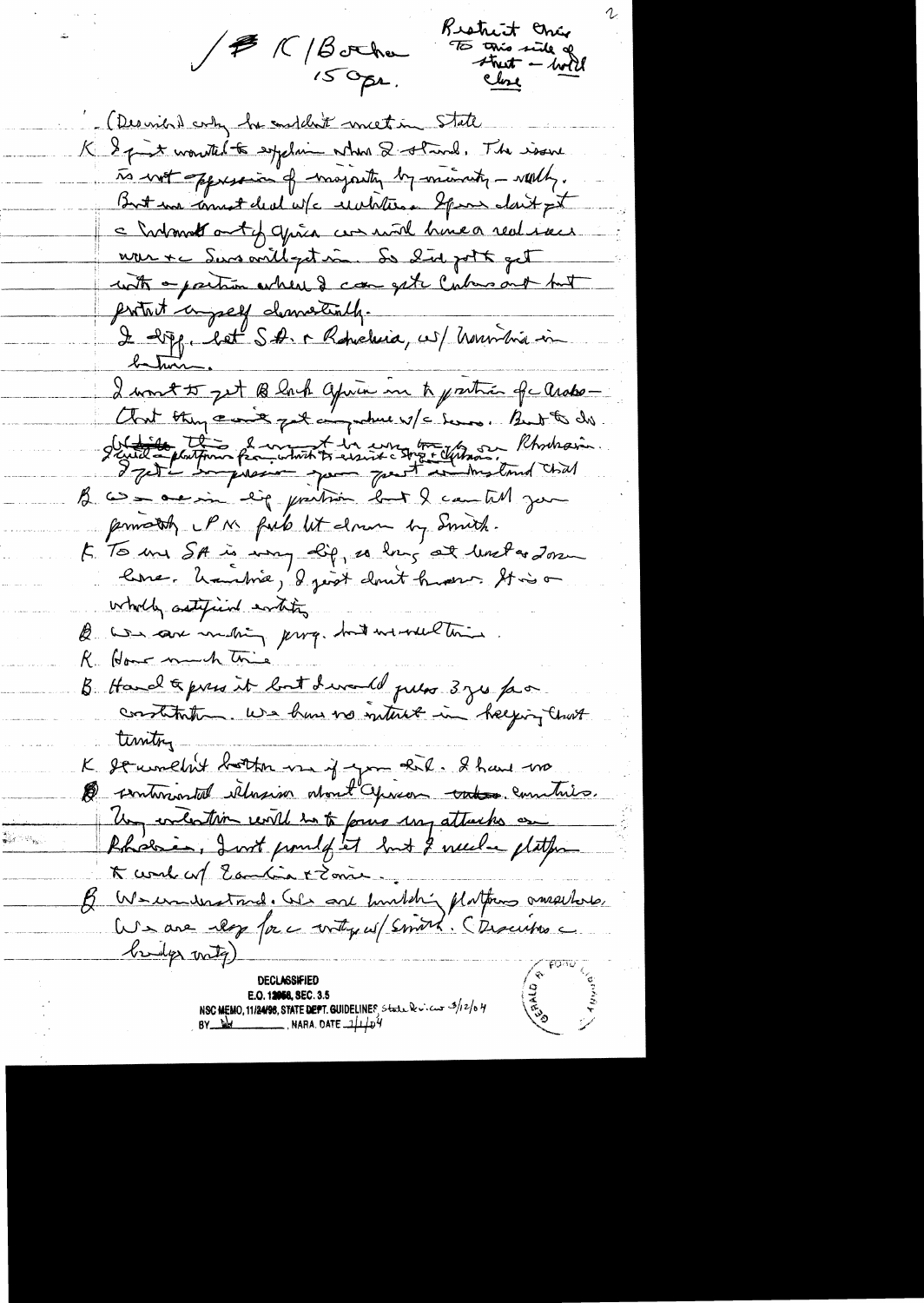ONBY agraint they limous.

 $\mathbb{Z} \times \mathbb{Z}$ 

K deem not topin to leton you at all. Both since mu disguese in Gigolo-4 daggere mon rod - cur havet comme vous avec B & geomed with one prints for de what you weed to we expect to kholsex hit on you work a sharp abstraction ent SA + Rhabin K 2 maj houre te enneant for majorits rule in Southern aprica B Bart that hungs no w/ Rhodria + haritie R dans you mil voté a distrition in voy offerate. B Jam could be taileding a creery house. They are jest our banch + they knocked the stam of alli Crie. In think you were comper of homing all witagant you if you appear dint, London Lede bronc a surt. prog of ever assis in Juia. It is what wally conto there. If you will do servitori & salpin eine ellepunt & think that with hermore than anything that. R That an will be long -I mored like you to hay in Comedo av / Bust + maiville avant colone de retire, But please troth this of your PM B Opennie Our thing. Cuba invasion of Rhodric uould cause incurrentable parts faces. act, But the out to do that, we won't position considers as repeat to compute under chapmare Smith a need that because some two ports by encouraging Cuban emain.